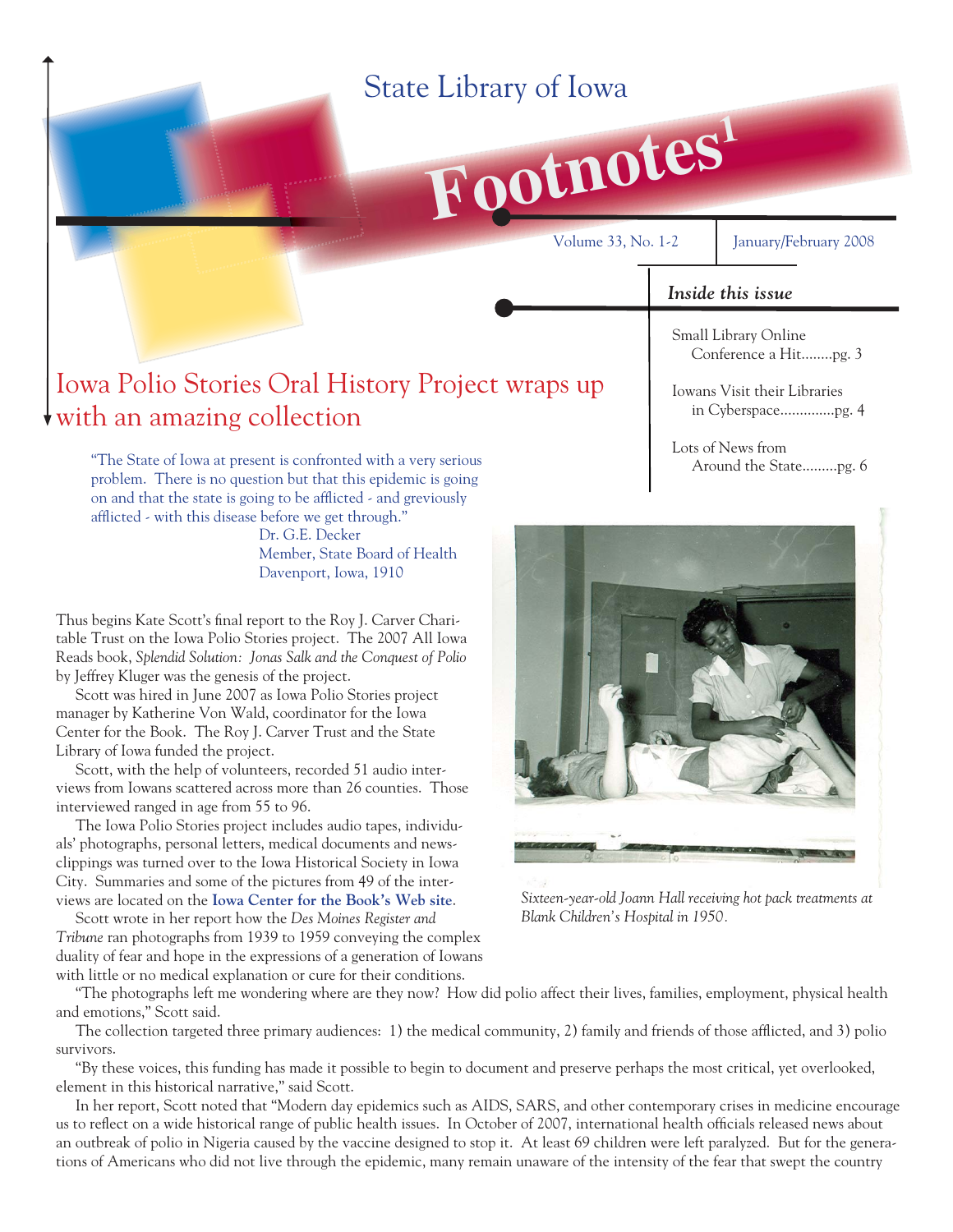

and the overwhelming sense of desperation felt by families that were afflicted by polio. A very serious problem currently exists for polio survivors who must work with new generations of physicians about the long-term effects of polio on their muscles, nerves, joints and bones.

 "Iowa Polio Stories is a valuable primary resource for future generations. But, it is also important to note that this project comes full circle as part of the 2007 All Iowa Reads Program. A number of polio surviviors recalled how important reading was to their emotional well-being. They remember that reading operated as a form of escapism. Said interviewee Patricia Moreland, 'I loved to read. I would read three or four books a week in addition to my schoolwork. Part of the appeal of reading was that I could go into a whole other world - a world where I could run and jump and do things. I think that was partly why I loved to read so much.' Reading enhanced imaginations and allowed survivors to break free of doctors, nurses, braces and crutches - free of polio."

 In addition to the oral histories, the Iowa Polio project has 60 stories from people who were affected and sent their written stories for the Web site. Photographs are also available from the Iowa Historical Society and Iowa Methodist Medical Center, as well as from polio survivors.

The following are brief summaries from four of the 60 polio stories submitted to the Web site:

#### Bob Alexander - Warren County

Previous to September, Eugene Dooley came to our home selling serious illness policies. My parents



Mike Boeckman photographed in his iron lung in 1952. He was one of several family members to contract polio. Mike survived in his iron lung for ten years. He died at the age of 17 from complications from pneumonia. Oral history by his cousin, Mary Ogren Osborn.

purchased one for \$15 a year. This insurance paid the entire bill, no questions asked. At the time, the room rate was \$12.50 a day and the therapy and hot pack treatments were \$4 a day.

### Katherine Howsare - Polk County

My 2nd grade teacher was left with heavy metal braces on both legs and metal crutches. Our classroom was on the second floor, and there was, of course, no handicapped access.

### Janet Nagle, Scott County

Had the polio vaccine been in existence before [my husband's] birth, he would have been spared much suffering. Dr. Salk is a true hero; his vaccine has been a huge benefit to humanity.

### Edna Stoll, Wright County

I was in the iron lung for over 2 weeks and once during that time it stopped working and they came in with what looked like a tire pump and took turns pumping it until another lung could be brought over from Lutheran Hospital in Des Moines.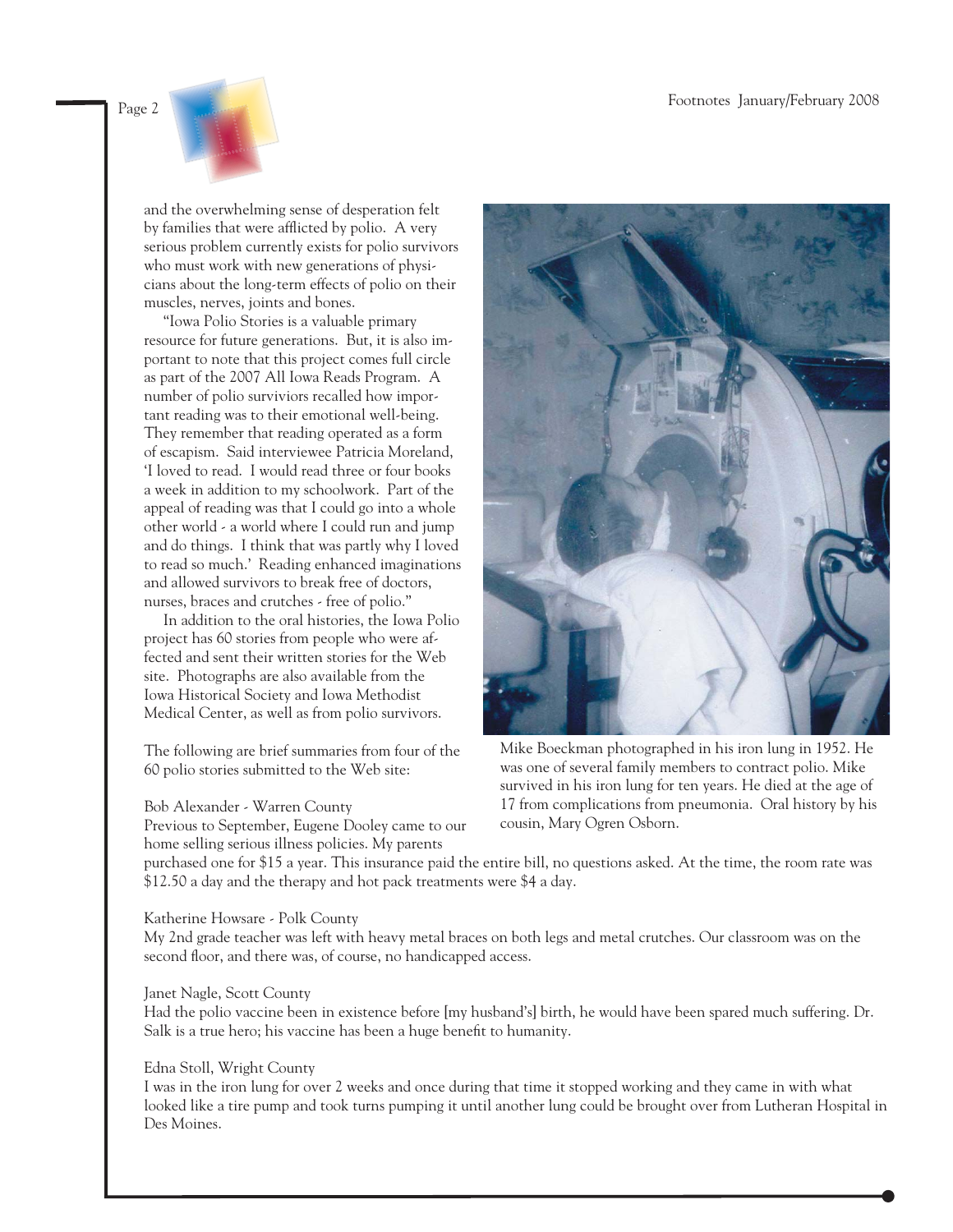

# **Online conference such a success, next year's is already being planned**

"I love the online format -- especially during winter!" "What a great way to communicate without leaving home!" "This is such a cool idea. I love being at my desk and still involved in this conference."

The above are just three of the responses the Iowa Small Library Online Conference (ISLOC) Team received from participants who took part in the day-long training on January 16, 2008.

 More than 100 Iowa librarians and trustees attended the session, which was sponsored by the State Library, and Central, Northwest and Southwest library service areas. The entire conference, from the keynote sessions to the conversation lounge to the exhibit hall, was held online in Wimba Live Classrooms made available through the State Library's Community Partnership with WebJunction. The Live Classroom is an online space that attendees log into at the same time and which allows everyone with speakers or headsets to hear (through Voice Over IP) what's going on inside the classroom. With microphones, attendees could also speak to everyone, although participants didn't need microphones. The Live



Classroom comes equipped with a chat area, so everyone could still share, with or without a microphone. The ISLOC Team hoped the conference would make it possible for everyone, regardless of the size of library or budget, to attend a conference and the team was not disappointed! Librarians and trustees from libraries of all sizes were able to attend, even though the weather turned out to be very snowy that day.

"I was quite pleased and surprised we had so many to kick off our first Online Conference," said Michele Leininger, State Library Continuing Education Consultant and ISLOC Team member. "We had 83 people in the classroom when Michael Stephens spoke at 9 a.m."

 Attendees heard from keynote speakers Michael Stephens from Illinios ("The Hyperlinked Library") and Pat Wagner from Colorado ("Improving Library Co-Worker Relationships: Getting Along with Nice People in Stressful Times"). Concurrent sessions included "Cool Tools, Gadgets, and Widgets," "WebJunction," "The Buddy System: Collaborating with Colleagues Online," and "The Interactive Library: Promoting Services Online." A session in the evening focused on trustees and the Library 2.0 world: "Trustee 2.0." A session on games and a conversation lounge kept everyone busy over lunch, and a virtual exhibit hall connected attendees with vendors interactively.

 Karen Burns, administrator at the Southwest Iowa Library Service Area and chair of the ISLOC Team, said "We knew immediately that we were going to be planning another conference in 2009; the team is already at work on this now-annual event. We hope to see even more attend next year, so be on the look-out for the Team's announcement later this year."

ISLOC Team members are: Karen Burns, Southwest Iowa Library Service Area Ann Coulter, Director, LRC Southwestern Community College Tena Hanson, Milford Public Library Michele Leininger, State Library of Iowa Bonnie McKewon, Northwest Iowa Library Services Pat Means, Villisca Public Library Sarah Willeford, Central Iowa Library Service Area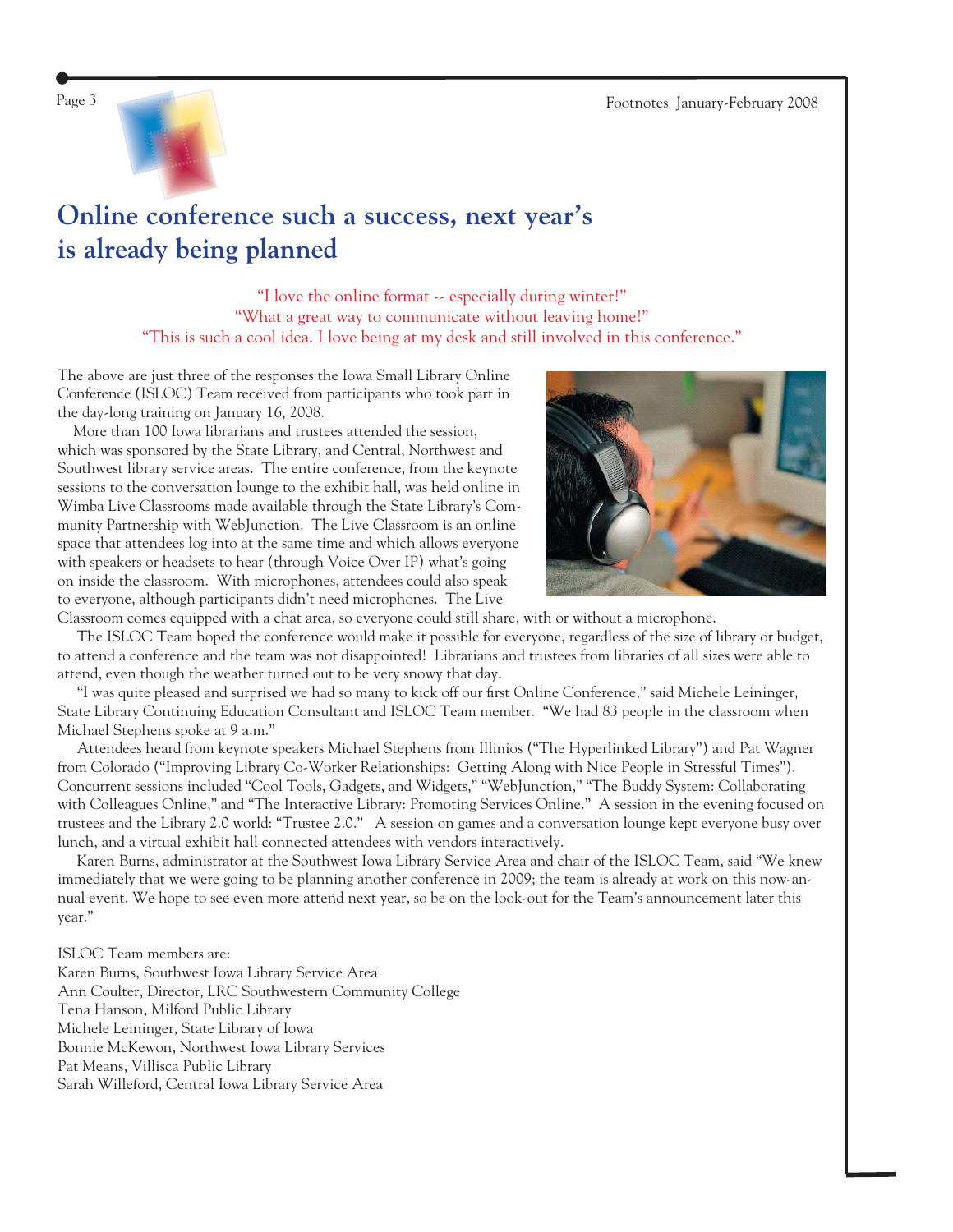

## **Iowans Visit their Libraries in Cyberspace**

State Library Puts 270 Libraries on the Web

Iowa has 270 public libraries with new Web sites thanks to the State Library of Iowa's PLOW project – Putting Libraries on the Web. Iowa is the only state in the country whose state library is providing such a service. More than half a million Iowans live in communities served by libraries with a PLOW Web site. The project was made possible by a grant from the Bill & Melinda Gates Foundation to expand public access computing in Iowa public libraries.

 Today's library customers expect to visit their library via the Internet as well as in person. On the new PLOW Web sites, Iowans find local information specific to each community such as population profiles and links to city and county information. They use the Web sites to find employment, research health issues, complete school assignments, enhance their job skills, and stay in touch with distant friends. They do research using links to high quality Web sites which were evaluated by librarians. The PLOW Web sites also link Iowans to the library's catalog and to special e-resources available through libraries, such as EBSCOhost, a database of magazine articles.

 Library Web sites are important because they connect Iowans with accurate and helpful library information and services around the clock, said State Librarian Mary Wegner. "Public libraries are a key part of lifelong learning opportunities for Iowans," said Wegner. "Computers and the Internet bring the whole world of information and ideas into all Iowa libraries, regardless of size. The PLOW Web sites help Iowans be competitive in the 21st century and make it possible for public libraries to deliver services in new ways."

 To carry out the project, the State Library provided nearly 100 training sessions to participating libraries; more than 400 library staff members spread across Iowa attended. The librarians learned how to enhance their PLOW Web sites and keep them up to date. The list of libraries and links to their PLOW Web sites are available at http://www.statelibraryofiowa.org/ld/plow/plowlibs.

 The original target for the PLOW project was 100 libraries, but 270 libraries participated. Due to continuing demand, a second round of 46 more libraries began training in January.

Iowa librarians report that benefits of the PLOW Web sites include providing information to customers 24/7, helping customers find high quality resources on the Internet, and making the library more visible in the community. Librarians made these comments about their community's response to the project:

We know they're [customers] using it [Web site] because they come into the library and say "I saw this on your Web site" referring to a new book, a children's program, library sponsored computer classes. Having Web access to the librarian's email has also been helpful to people who have questions for the librarians.

They [the public] are impressed that we have a Web site and happy with how it looks. They are surprised that given our size, we are able to keep abreast of current technology like this. Thanks!

They think that it is a way for our rural community to have an opportunity to keep up with the larger communities-it is helping to slow down the increasing gap.

They love it. Eager to explore all that is offered on it. Read the Board minutes. Like the "Ask a Librarian" and "Request item for purchase" features.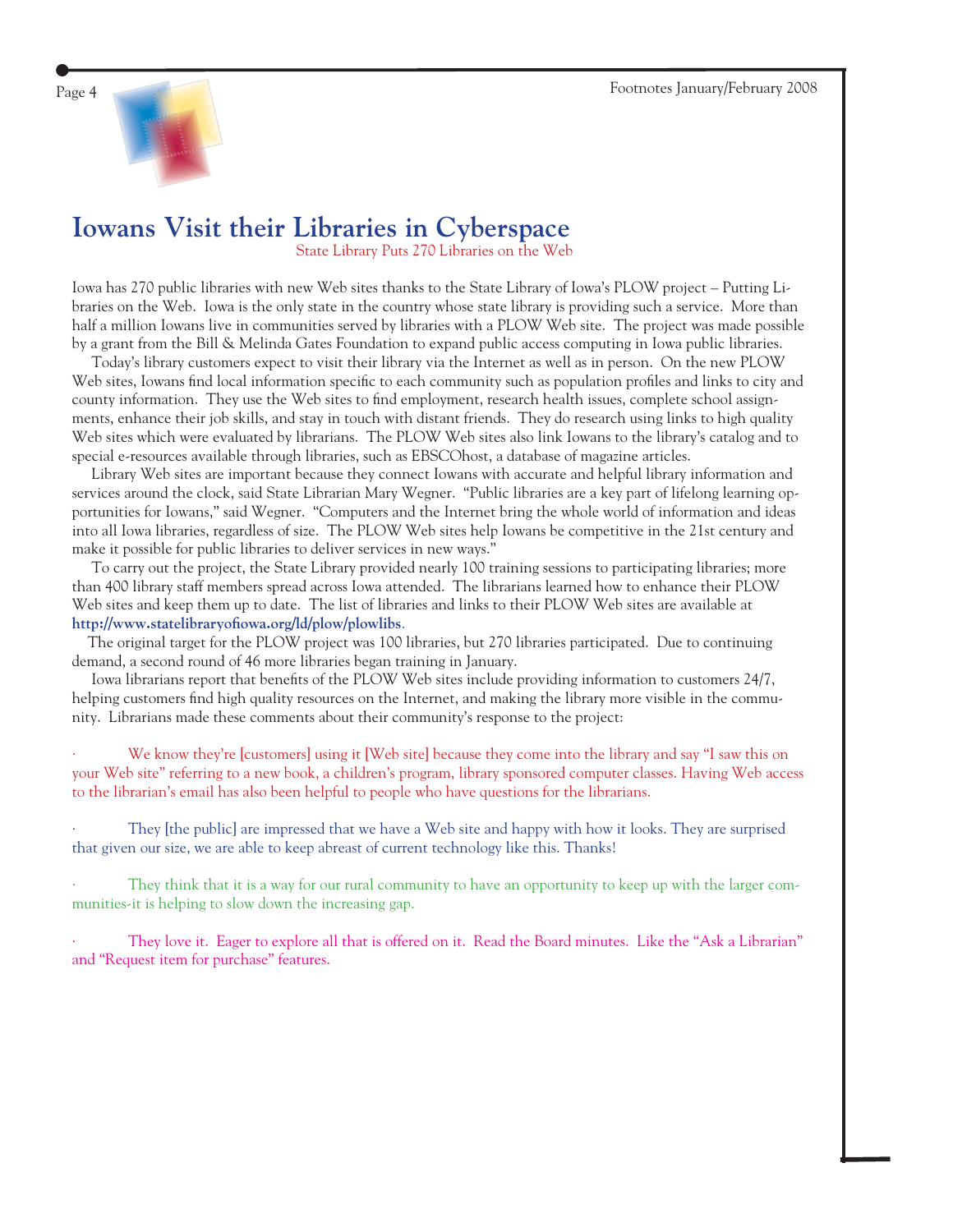

# **Certification Update**

Congratulations to the following public library staff certified for the first time through the State Library's Iowa Certification Program for Public Librarians.

> **Kim Bigelow**, Plainfield **Carmen Buss**, Cresco **Donna Chapman,** Woodbury County **Molly Keating**, Hiawatha **Jannis Larson,** Rudd **Jill Peterson, Sheffield Mary Sebben,** Granger **Linda Sones**, Quimby **Emory Westcott**, Cresco **Virginia Wilson,** Paton **Pamela Witt,** Polk City



# Look for New, Improved State Data Center Web site in 2009

## IOWAccess provides funding for updates

**[The State Library's State Data Center Web site](http://www.iowadatacenter.org/)** will get a new look in 2009, thanks to funding received from the IOWAccess Revolving Fund in early January.

Proposed enhancements to the site will make it easier for Iowa citizens to find, use, and visualize demographic data about Iowa. The changes are in response to requests made by State Data Center customers during focus groups conducted by the State Library. Participants in the focus groups said they loved the State Data Center's data and services, and would like to see more functionality on the Web site.

 Planned new features will allow citizens to view data dynamically on the Web. Data users will be able to choose among variables and geographic areas to create customized reports; sort and rank data; visualize trends in charts, graphs, and maps; and download results into spreadsheet, text, or database files.

 The funding also will make it possible to replace the obsolete application that is currently used to manage the State Data Center Web site and provide training to the State Data Center staff on the new technology.

 The vendor for the project will be selected by June 2008 and conversion of the current site at www.iowadatacenter.org is expected to be completed by July 2009.

 The IOWAccess Revolving Fund was established to enhance citizen access to government services or information through technology. It is administered by the Iowa Department of Administrative Services.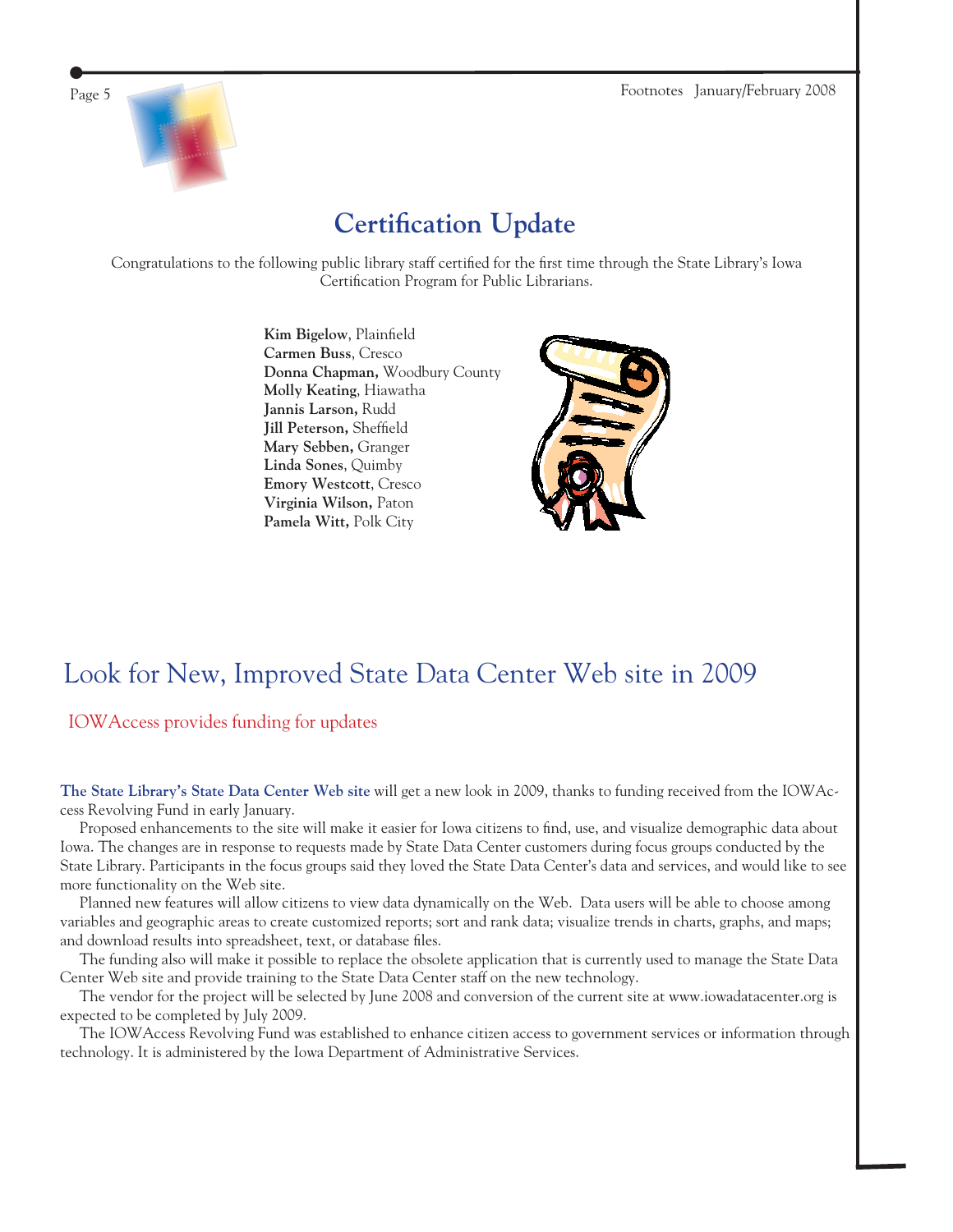

# News from around the state

## **Guthrie County Libraries Successful in Getting County Increase**

**Jeannie Stone, director of the Bayard Public Library, and seven of her colleagues in the Guthrie County Library Association use some pretty successful tactics for getting increased funding from the county board of supervisors.**

 **"We have used the PowerPoint template on the State Library's Web site for our presentation," said Stone. "Three years ago we pretty much stuck to the template and punched in our numbers. We also highlighted the inequality between what the county was paying for library service and what city residents were paying. We asked for a 10% increase and it was approved (FY07).**



 **"The second year (FY08) we used a PowerPoint with a different look. We asked for \$8,000 and received \$2,500.** 

 **"This year (FY09) we asked for an increase of 4.2%. The PowerPoint was used again with slides printed and given as handouts. Our request was approved. About a week before our presentation, each supervisor got a letter with a little "propaganda" mailed to their residence. The letter stated that we looked forward to meeting with them to discuss libraries and what we would be asking for. We highlighted the average computer usage per day, county wide, and then enclosed things like a bookmark with statistics, a brochure that did the same, and a magnet with all the libraries' phone numbers, e-mail addresses and our Web sites. We also included a list of the duties of a library director.**

 **"The last two years Bayard presided. This year the Casey Public Library did. The libraries split the responsibilities: One does the cover letter, another one the magnet/bookmark, and we all gather statistics for the presiding library to compile. We go enmasse for the presentation. In fact, we have to meet in a larger room to accommodate the crowd.**

 **"We are blessed to receive wonderful support from the Guthrie County supervisors and ALWAYS show our appreciation."** 

## **Dubuque library receives \$150,000 gift**



The Woodward Foundation, a private organization associated with Woodward Communications Inc., awarded Dubuque's Carnegie-Stout Public Library with

\$150,000 which will be used towards the library's renovation project. The donation to the library was among \$202,000 in gifts to six non-profit organizations in the Dubuque area. Woodward Communications is the parent company of the *Telegraph Herald* newspaper.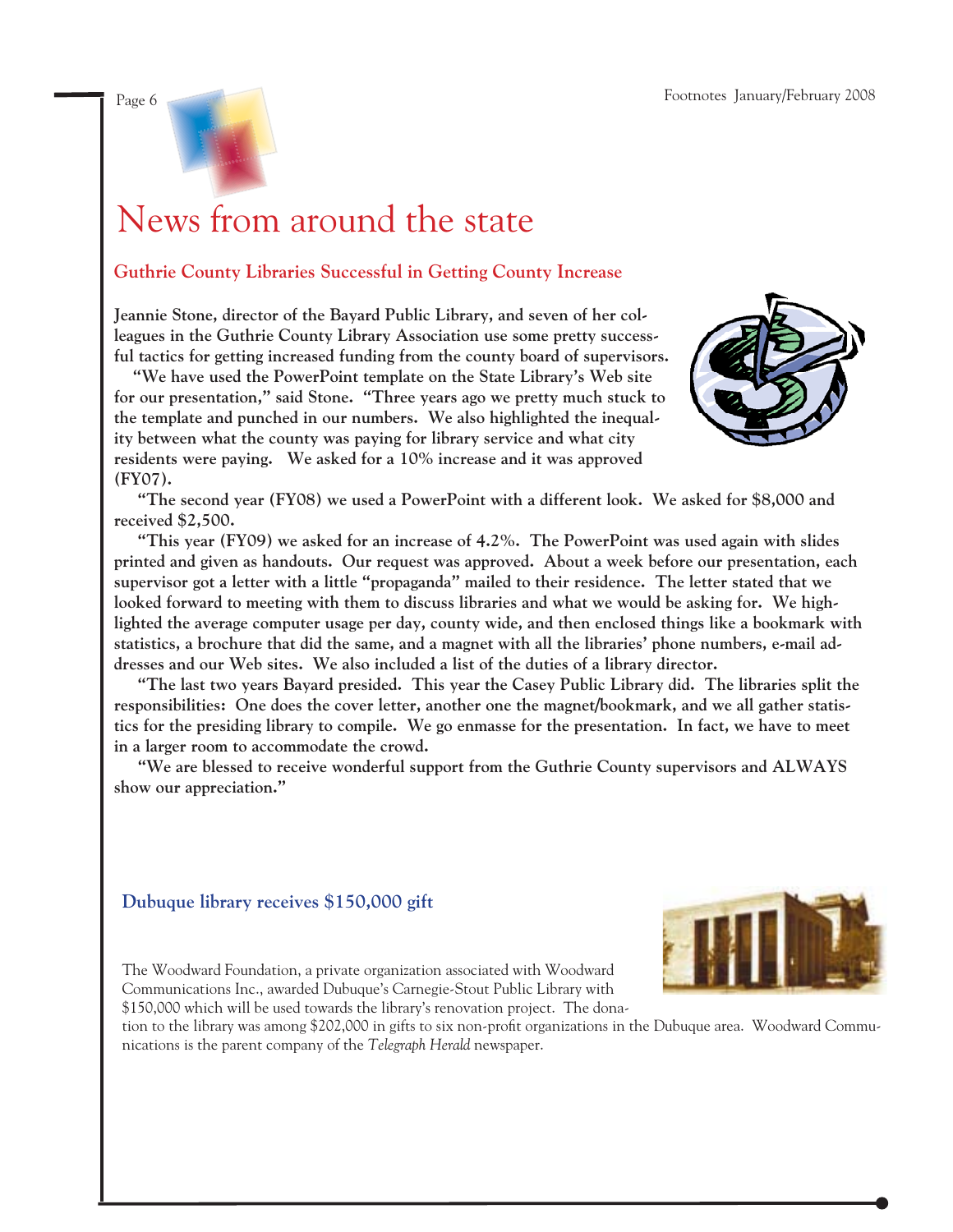Page 7 Footnotes January/February 2008



## **Iowa librarian first to complete national CPL Administrator Program**

Lois Blythe, Burlington Public Library information technology manager is the first person to complete the Certified Public Library Administrator Program through the American Library Association-Allied Professional Association. Blythe took seven courses in record time, becoming the first public librarian in the nation to earn the designation of CPLA. CPLA is a voluntary credential for public librarians who want to learn managerial skills. Blythe will be honored at the Public Library Association's national conference in Minneapolis, at a casual reception the evening of Wednesday, March 26. Please RSVP to Dr. Arlita Harris at arlita.harris@verizon.net by Friday, March 14th. It will be in a **[VIP Suite at the Hyatt VIP.](http://minneapolis.hyatt.com/hyatt/hotels/rooms/room-description.jsp?chooseLocale=&start=11)**



### **Ames PL receives nationwide grant for investment information services**

The Ames Public Library received \$77,672 to partner with Iowa State University Extension to improve finance and investment information services to its customers. The library was one of only 13 grants nationwide from the Financial Industry Regulary Authority Investor Education foundation and the American Library Association. The grant will enable the library and extension office to create online and on-site investor education classes for customers, and to train librarians on the use of investing information tools and databases. The national program is called "Smart Investing at Your Library," which is designed to help provide unbiased investor information at public libraries.

### **Cedar Rapids Public Library and Cedar Rapids Museum of Art collaborate to win "Icky" award.**

A collaborative creative effort between the Cedar Rapids Public Library and the Cedar Rapids Museum of Art has won two prestigious "Icky" awards for innovation and excellence in the arts. The "Ickys" are sponsored by the Iowa Cultural Corridor Alliance (ICCA) and are given annually at a red carpet-style gala event that honors the best in arts and culture in the Cedar Rapids – Iowa City corridor.

 When Library Director Lori Barkema came to Cedar Rapids in 2005, she was amazed to find that the library owned a collection of over 850 original art works created by famed children's book illustrators of the 1950s through the 1970s. The illustrations were collected by former children's librarian Evelyn Zerzanek, who wrote to respected children's book illustrators of the day and requested samples of their work to share with local children. The collection includes illustrations of such popular characters as Babar, Curious George, Madeline, Paddington Bear, Katie John, and hundreds of others. Most of the illustrations have never been displayed to the public.

 Barkema invited CRMA Executive Director Terry Pitts to the library to view the collection. Pitts was equally impressed, and a successful collaboration was born. "Hidden Treasure: Original Children's Book Illustrations From the Cedar Rapids Public Library"



highlighted select items from the library's collection. The exhibit ran at the Cedar Rapids Museum of Art from January through May of 2007 and drew thousands of visitors locally and from across the country.

 The "Hidden Treasure" exhibit was nominated for "Ickys" in two categories: Visual Arts Programming and the Collaborative Award (among ICCA Members.) "I had hoped we might win one of the awards, but I never dreamed we would win in both categories," said Barkema. "The awards are one more illustration of the importance of the arts and culture in Iowa. The arts bring dollars to the community and enrich our lives in ways that go far beyond the monetary value."

 A hand-made "Icky" statuette was presented for each award. One statuette will be kept at the library and the other at the museum—a fitting way to honor the shared project between the two organizations.

## *Reminder:*

*The meeting minutes of the Iowa Commission of Libraries can be found at [http://www.statelibraryofi owa.org/about/gov](http://www.statelibraryofiowa.org/about/gov)*